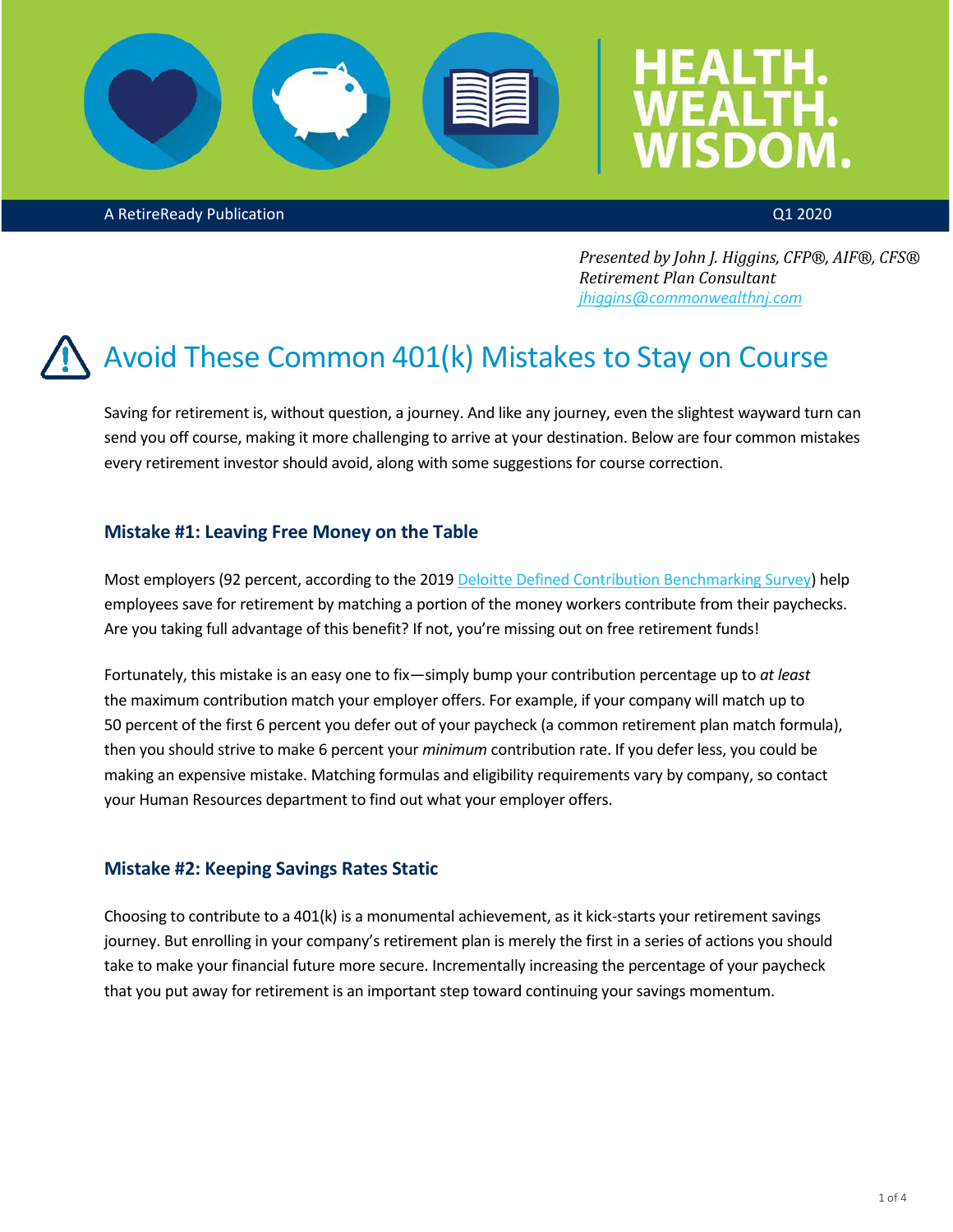#### HEALTH. WEALTH. WISDOM. HEALTH AND REALTH. WISDOM.

Let's look at an example:<sup>1</sup> Julia, age 35, earns \$50,000 annually. She enrolled in her company's retirement plan and is deferring 2 percent of her paycheck. If Julia continues to defer 2 percent of her salary until she retires at age 67, her savings would be \$100,810—not bad, Julia! But what if she increased her contribution rate by 1 percent each year until her rate was 15 percent? If she did, her account value would be \$562,242—an improvement of **\$461,432**! But let's not stop there. If Julia took advantage of a company match, as described above, her account value would be \$701,886-\$601,076 more than if Julia's saving rate had remained static.<sup>2</sup>

So, consider gradually increasing your contribution to your retirement plan. Or, even better, see if your retirement plan offers a feature that automatically bumps your contribution rate by 1 percent annually if you provide a onetime authorization. As evidenced by Julia's example, small changes really do make a big difference.

#### **Mistake #3: Not Being Prepared to Plug the Savings Leak**

Retirement plans are designed to be a long-term savings vehicle. And taking out loans or premature withdrawals while you're still working or cashing out when you change employers—known as retirement plan leakage—can cripple long-term savings goals and deplete the account balances you worked so hard to build. Why? Because those transactions can trigger costly taxable events and, in some cases, early withdrawal penalties—not to mention put you behind the eight-ball as you try to replenish your lost retirement savings.

But let's face it. Life is full of surprises, and quick cash to pay for an unexpected expense is sometimes a necessity. To prepare for life's curveballs, think about opening an emergency fund (i.e., money set aside for when you're in a financial jam). Having easy access to funds that are dedicated to helping you through tough financial times will alleviate the need to dip into your retirement savings.

#### **Mistake #4: Off-the-Cuff Investing**

For many people, investing can feel intimidating. Often, do-it-yourself investors select an asset allocation mix that doesn't align with their financial goals or investment objectives. Further, inexperienced investors may find it difficult to separate the emotional aspects of investing from the calculated, dispassionate decision-making successful investing often requires.

²This is a hypothetical example and is for illustrative purposes only. No specific investments were used in this example. Actual results will vary. Past performance does not guarantee future results.

<sup>&</sup>lt;sup>1</sup>Source[: dinkytown.net.](https://www.dinkytown.net/) The following assumptions were used to make these calculations: Julia's age when she begins contributing: 35; age at retirement: 67; annual salary: \$50,000; beginning account balance: \$0; annual expected salary increase: 2 percent; annual rate of return: 5 percent; employer match: 50 percent up to 6 percent of salary deferred.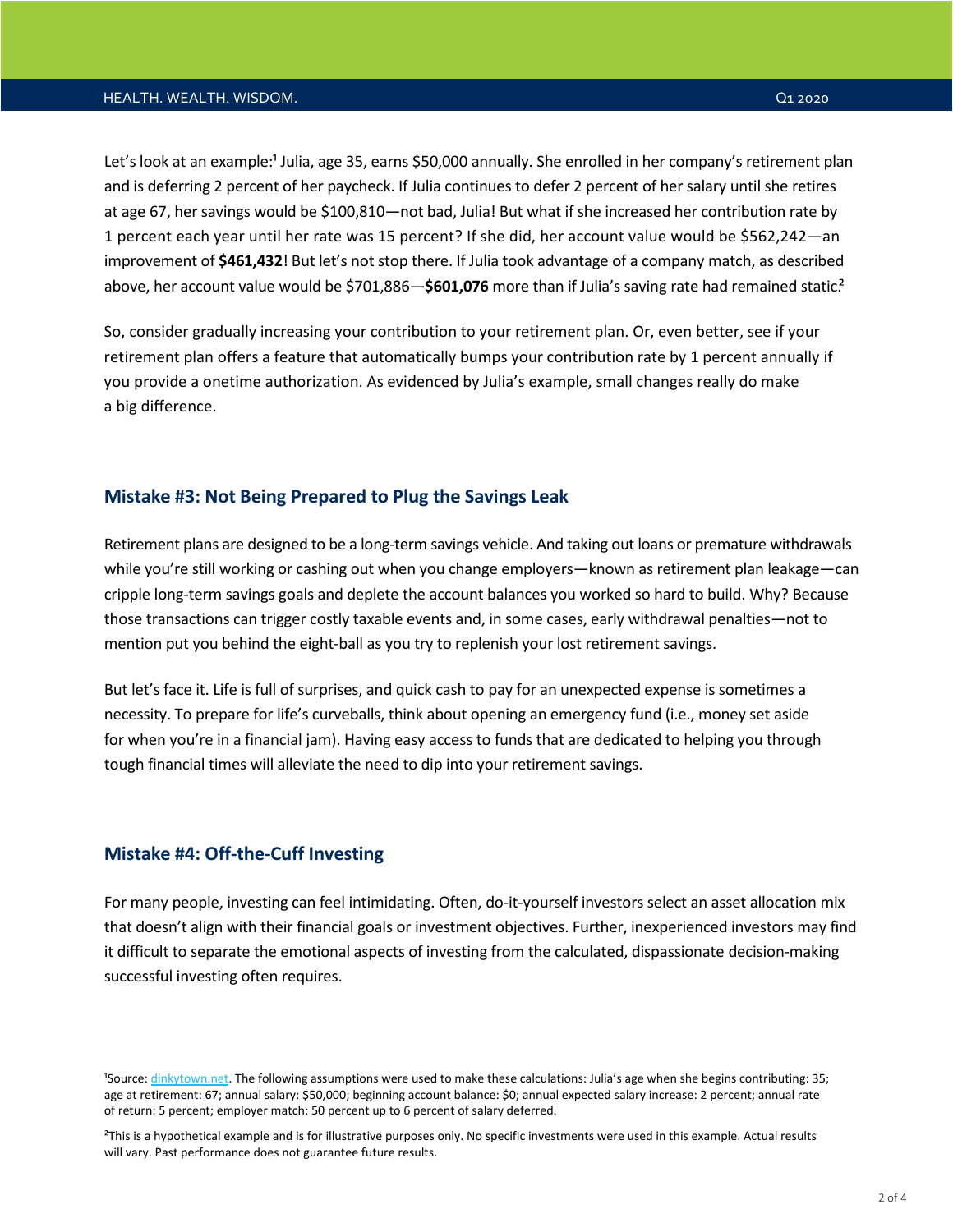Fortunately, options are available for those who don't feel comfortable choosing their own investments. Target-date funds (TDFs), available to most 401(k) plan investors, are professionally managed mutual funds that automatically allocate the appropriate mix of stocks, bonds, and fixed income products based on the date an investor expects to retire. In short, TDFs take the guesswork out of the equation for novice and seasoned investors alike. Another option is to enlist the help of a financial advisor, either on your own or through your company's 401(k) plan. Regardless of your investment aptitude, working with a trained investment professional will allow you to put his or her investment acumen, experience, and specialized expertise to work for you.

# **X** Understanding Your Plan: What Is Vesting?

If your employer offers to deposit money into your retirement account, you may be wondering what it means when that money is subject to a vesting schedule. *Vesting* refers to the ownership of a retirement plan account balance. If your employer makes matching or profit-sharing contributions to your plan, you may be required to wait for a specified period until you can claim ownership of those funds. The amount of time you must wait is tied to when you became eligible for the contribution and how long you have worked at your company.

Vesting schedules vary from company to company, and they come in two kinds: *cliff* and *graded*. Cliff vesting is when employees become 100 percent vested after a specified period (e.g., after five years of service). Graded vesting is when employees become partially vested each year that they work for their company until they achieve 100 percent vesting.

For example, if your company has a five-year graded vesting schedule, your funds would be 20 percent vested after one year of service, 40 percent vested after two years of service, and so on until you hit 100 percent vesting at five years of service. If you leave your company, any unvested funds will go back to your employer. Once funds become vested, however, you own them, and your employer cannot take them back.

Remember that any money *you* contribute to your retirement plan from your paycheck is always 100 percent vested. And, according to IRS standards, the longest you will ever have to wait to claim ownership of employer contributions is six years. To find out what your company's eligibility requirements and vesting schedule are, reach out to your Human Resources or Benefits department.